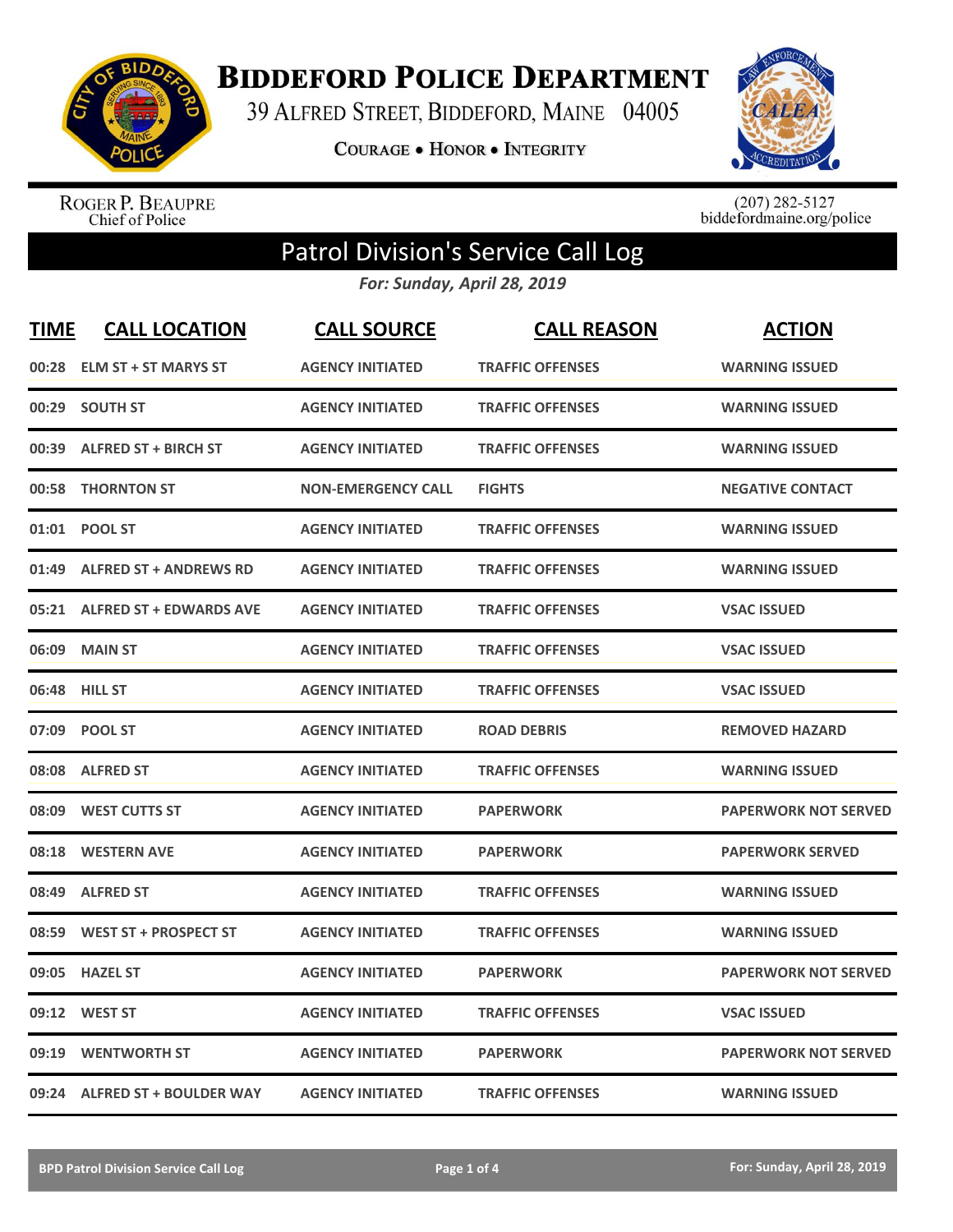| <b>TIME</b> | <b>CALL LOCATION</b>            | <b>CALL SOURCE</b>        | <b>CALL REASON</b>            | <b>ACTION</b>                |
|-------------|---------------------------------|---------------------------|-------------------------------|------------------------------|
|             | 09:35 FOSS ST                   | <b>AGENCY INITIATED</b>   | <b>PAPERWORK</b>              | <b>NEGATIVE CONTACT</b>      |
|             | 09:35 ALFRED ST                 | <b>AGENCY INITIATED</b>   | <b>TRAFFIC OFFENSES</b>       | <b>WARNING ISSUED</b>        |
|             | 09:38 POOL ST                   | <b>NON-EMERGENCY CALL</b> | <b>MISSING PERSON</b>         | <b>SERVICES RENDERED</b>     |
|             | 10:01 ALFRED ST                 | <b>WALK-IN AT STATION</b> | <b>DRUG</b>                   | <b>NO ACTION REQUIRED</b>    |
|             | 10:04 POOL ST                   | <b>AGENCY INITIATED</b>   | <b>TRAFFIC OFFENSES</b>       | <b>VSAC ISSUED</b>           |
|             | 10:15 POOL ST                   | <b>AGENCY INITIATED</b>   | <b>ALL OTHER</b>              | <b>SERVICES RENDERED</b>     |
|             | 10:20 POOL ST                   | <b>AGENCY INITIATED</b>   | <b>TRAFFIC OFFENSES</b>       | <b>WARNING ISSUED</b>        |
|             | 10:32 POOL ST                   | <b>AGENCY INITIATED</b>   | <b>TRAFFIC OFFENSES</b>       | <b>WARNING ISSUED</b>        |
|             | 10:40 POOL ST                   | <b>AGENCY INITIATED</b>   | <b>TRAFFIC OFFENSES</b>       | <b>WARNING ISSUED</b>        |
|             | 10:51 CLEAVES ST                | <b>AGENCY INITIATED</b>   | <b>PAPERWORK</b>              | <b>PAPERWORK NOT SERVED</b>  |
|             | 11:02 POOL ST + DECARY RD       | <b>AGENCY INITIATED</b>   | <b>TRAFFIC OFFENSES</b>       | <b>WARNING ISSUED</b>        |
| 11:06       | <b>MASON ST</b>                 | <b>AGENCY INITIATED</b>   | <b>TRAFFIC OFFENSES</b>       | <b>VSAC ISSUED</b>           |
| 11:21       | <b>MASON ST + WENTWORTH ST</b>  | <b>AGENCY INITIATED</b>   | <b>TRAFFIC DETAIL</b>         | <b>SERVICES RENDERED</b>     |
| 11:23       | <b>NOREASTER WAY</b>            | <b>NON-EMERGENCY CALL</b> | <b>ANIMAL COMPLAINT</b>       | <b>SERVICES RENDERED</b>     |
|             | 11:53 POOL ST                   | <b>AGENCY INITIATED</b>   | <b>TRAFFIC OFFENSES</b>       | <b>WARNING ISSUED</b>        |
|             | 12:00 ALFRED ST                 | <b>NON-EMERGENCY CALL</b> | <b>COURT ORDERED CHECK IN</b> | <b>SERVICES RENDERED</b>     |
|             | 12:03 POOL ST                   | <b>AGENCY INITIATED</b>   | <b>TRAFFIC OFFENSES</b>       | <b>WARNING ISSUED</b>        |
|             | 12:16 PARKVIEW CT               | <b>NON-EMERGENCY CALL</b> | <b>MOTOR VEHICLE THEFT</b>    | <b>REPORT TAKEN</b>          |
|             | 12:17 GRANITE ST                | <b>AGENCY INITIATED</b>   | <b>PAPERWORK</b>              | <b>PAPERWORK NOT SERVED</b>  |
|             | 12:48 OAK RIDGE RD              | <b>NON-EMERGENCY CALL</b> | <b>ALL OTHER</b>              | <b>REFERRED OTHER AGENCY</b> |
|             | 13:00 WATER ST                  | <b>AGENCY INITIATED</b>   | <b>TRAFFIC OFFENSES</b>       | <b>VSAC ISSUED</b>           |
|             | 13:17 ALFRED ST                 | <b>AGENCY INITIATED</b>   | <b>TRAFFIC OFFENSES</b>       | <b>WARNING ISSUED</b>        |
|             | 13:28 HILL ST + BACON ST        | <b>AGENCY INITIATED</b>   | <b>TRAFFIC OFFENSES</b>       | <b>VSAC ISSUED</b>           |
|             | 13:29 POOL ST + MEETINGHOUSE RD | <b>AGENCY INITIATED</b>   | <b>TRAFFIC OFFENSES</b>       | <b>WARNING ISSUED</b>        |
|             | 13:32 WEST CUTTS ST + HARVEY ST | <b>NON-EMERGENCY CALL</b> | <b>ARTICLES LOST/FOUND</b>    | <b>REPORT TAKEN</b>          |
|             | 13:44 POOL ST                   | <b>AGENCY INITIATED</b>   | <b>TRAFFIC OFFENSES</b>       | <b>VSAC ISSUED</b>           |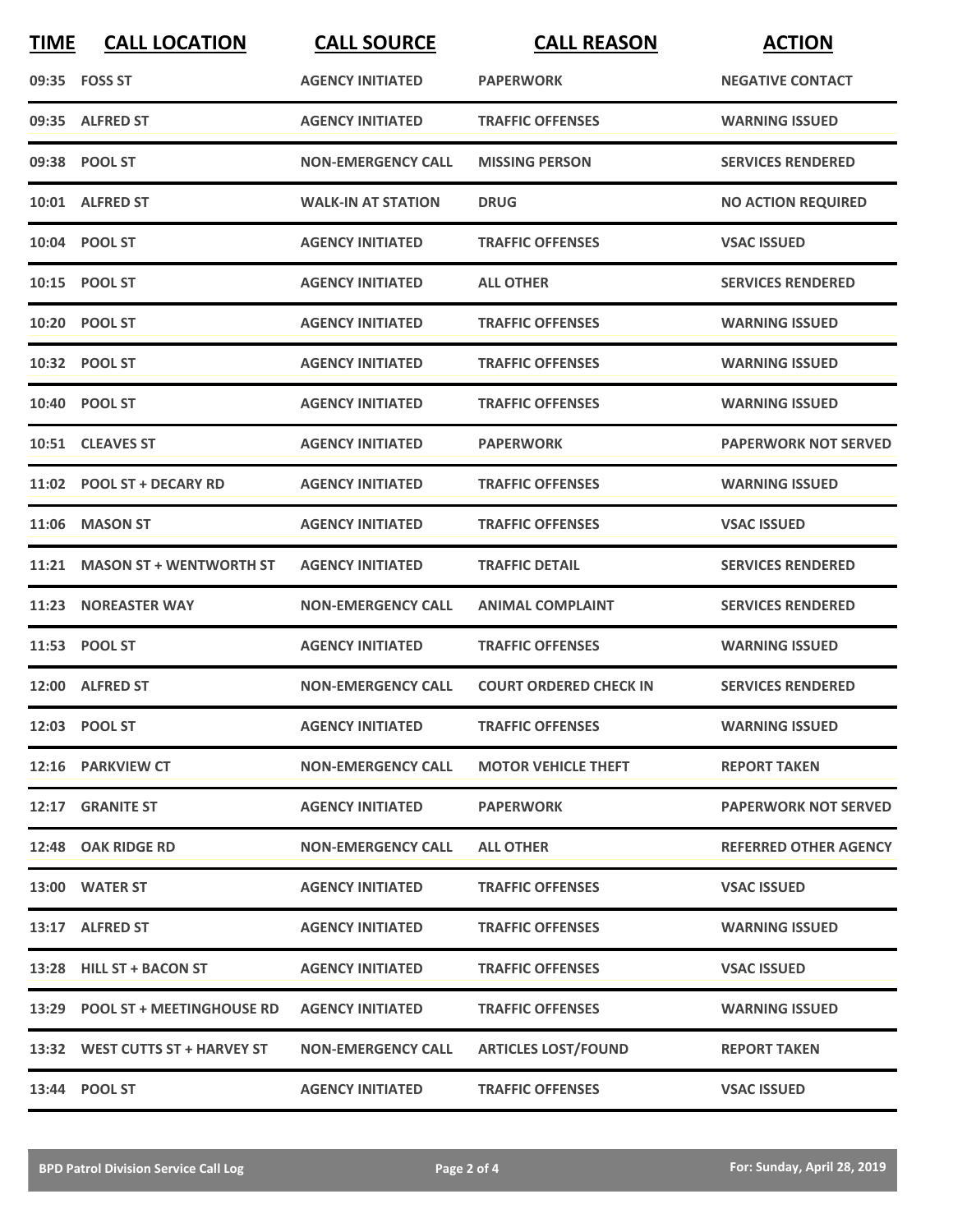| <b>TIME</b> | <b>CALL LOCATION</b>         | <b>CALL SOURCE</b>        | <b>CALL REASON</b>       | <b>ACTION</b>                |
|-------------|------------------------------|---------------------------|--------------------------|------------------------------|
|             | 13:53 HOPE LN                | <b>E-911 CALL</b>         | 911 MISUSE               | <b>SERVICES RENDERED</b>     |
|             | 13:55 LINCOLN ST             | <b>WALK-IN AT STATION</b> | <b>SUSPICION</b>         | <b>REPORT TAKEN</b>          |
|             | 14:05 HILL ST                | <b>AGENCY INITIATED</b>   | <b>TRAFFIC OFFENSES</b>  | <b>WARNING ISSUED</b>        |
|             | 14:14 GRANITE ST             | <b>AGENCY INITIATED</b>   | <b>TRAFFIC OFFENSES</b>  | <b>VSAC ISSUED</b>           |
|             | 14:36 POOL ST + SOKOKIS RD   | <b>AGENCY INITIATED</b>   | <b>TRAFFIC OFFENSES</b>  | <b>VSAC ISSUED</b>           |
|             | 14:55 GERTRUDE AVE + WEST ST | <b>AGENCY INITIATED</b>   | <b>TRAFFIC OFFENSES</b>  | <b>WARNING ISSUED</b>        |
|             | 15:04 RAYMOND ST             | <b>NON-EMERGENCY CALL</b> | <b>JUVENILE OFFENSES</b> | <b>SERVICES RENDERED</b>     |
|             | 15:17 ALFRED ST              | <b>AGENCY INITIATED</b>   | <b>TRAFFIC OFFENSES</b>  | <b>WARNING ISSUED</b>        |
|             | 16:01 MAY ST                 | <b>NON-EMERGENCY CALL</b> | <b>THEFT</b>             | <b>REPORT TAKEN</b>          |
|             | 16:03 DIAMOND ST + ELM ST    | <b>AGENCY INITIATED</b>   | <b>TRAFFIC OFFENSES</b>  | <b>VSAC ISSUED</b>           |
|             | 16:34 POOL ST                | <b>AGENCY INITIATED</b>   | <b>TRAFFIC OFFENSES</b>  | <b>WARNING ISSUED</b>        |
|             | 16:46 HILLS BEACH RD         | <b>AGENCY INITIATED</b>   | <b>TRAFFIC OFFENSES</b>  | <b>WARNING ISSUED</b>        |
|             | 16:56 ELM ST                 | <b>AGENCY INITIATED</b>   | <b>TRAFFIC OFFENSES</b>  | <b>VSAC ISSUED</b>           |
|             | 17:00 ALFRED ST + LAMBERT ST | <b>AGENCY INITIATED</b>   | <b>TRAFFIC OFFENSES</b>  | <b>VSAC ISSUED</b>           |
|             | 17:21 ELM ST                 | <b>AGENCY INITIATED</b>   | <b>TRAFFIC OFFENSES</b>  | <b>VSAC ISSUED</b>           |
|             | 17:32 HILL ST + SHELTRA AVE  | <b>AGENCY INITIATED</b>   | <b>TRAFFIC OFFENSES</b>  | <b>VSAC ISSUED</b>           |
|             | 17:35 HILL ST                | <b>E-911 CALL</b>         | 911 MISUSE               | <b>NO ACTION REQUIRED</b>    |
|             | 17:37 HIGH ST                | <b>NON-EMERGENCY CALL</b> | <b>JUVENILE OFFENSES</b> | <b>SERVICES RENDERED</b>     |
|             | 17:42 FREEMAN ST             | <b>NON-EMERGENCY CALL</b> | <b>PARKING COMPLAINT</b> | <b>PARKING TICKET ISSUED</b> |
|             | 17:43 CONGRESS ST            | <b>WALK-IN AT STATION</b> | <b>ALL OTHER</b>         | <b>REFERRED OTHER AGENCY</b> |
|             | 17:53 RAYMOND ST             | <b>NON-EMERGENCY CALL</b> | <b>JUVENILE OFFENSES</b> | <b>SERVICES RENDERED</b>     |
|             | 18:25 ALFRED ST              | <b>WALK-IN AT STATION</b> | <b>PAPERWORK</b>         | <b>PAPERWORK SERVED</b>      |
|             | 18:44 POOL ST                | <b>AGENCY INITIATED</b>   | <b>TRAFFIC OFFENSES</b>  | <b>WARNING ISSUED</b>        |
|             | 19:56 MAIN ST                | <b>NON-EMERGENCY CALL</b> | <b>TRESPASSING</b>       | <b>GONE ON ARRIVAL</b>       |
|             | 20:08 ALFRED ST              | <b>AGENCY INITIATED</b>   | <b>TRAFFIC OFFENSES</b>  | <b>WARNING ISSUED</b>        |
|             | 20:12 KING ST                | <b>E-911 CALL</b>         | <b>CHECK WELFARE</b>     | <b>TRANSPORT TO HOSPITAL</b> |